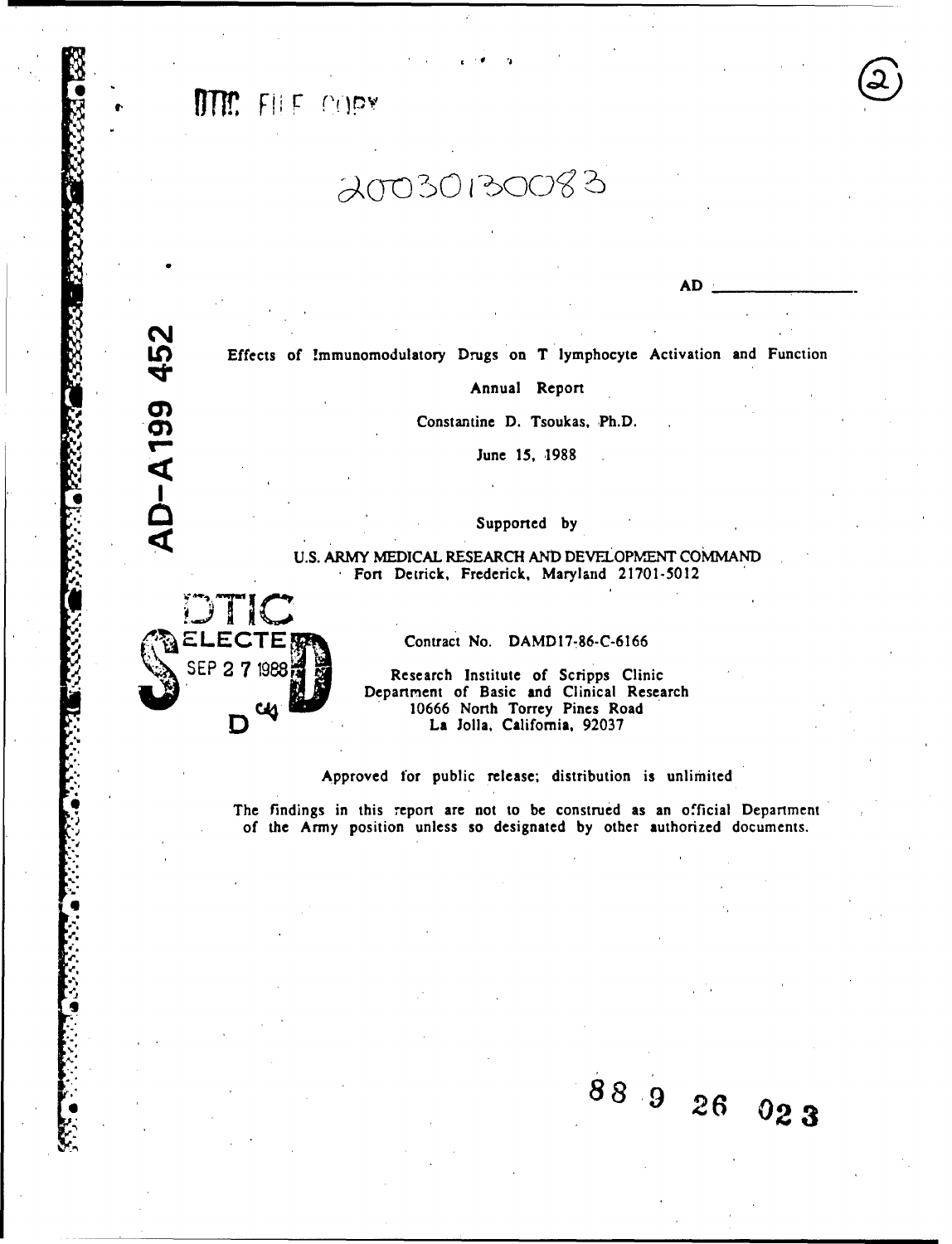| <b>1a. REPORT SECURITY CLASSIFICATION</b>                                                                                                                                                                                                                                                                                                                                                                                                                                                                                                                                                                                                                                                                                                                                                                                                                                                                                                                                                                                                                                                                                                                                                                                                                                                                                                                      | <b>REPORT DOCUMENTATION PAGE</b> |                                                                                   |                                                                     |                                                 |                                      | Form Approved<br>OMB No. 0704-0188 |  |
|----------------------------------------------------------------------------------------------------------------------------------------------------------------------------------------------------------------------------------------------------------------------------------------------------------------------------------------------------------------------------------------------------------------------------------------------------------------------------------------------------------------------------------------------------------------------------------------------------------------------------------------------------------------------------------------------------------------------------------------------------------------------------------------------------------------------------------------------------------------------------------------------------------------------------------------------------------------------------------------------------------------------------------------------------------------------------------------------------------------------------------------------------------------------------------------------------------------------------------------------------------------------------------------------------------------------------------------------------------------|----------------------------------|-----------------------------------------------------------------------------------|---------------------------------------------------------------------|-------------------------------------------------|--------------------------------------|------------------------------------|--|
|                                                                                                                                                                                                                                                                                                                                                                                                                                                                                                                                                                                                                                                                                                                                                                                                                                                                                                                                                                                                                                                                                                                                                                                                                                                                                                                                                                |                                  |                                                                                   | <b>1b. RESTRICTIVE MARKINGS</b>                                     |                                                 |                                      |                                    |  |
| Unclassified<br>28. SECURITY CLASSIFICATION AUTHORITY                                                                                                                                                                                                                                                                                                                                                                                                                                                                                                                                                                                                                                                                                                                                                                                                                                                                                                                                                                                                                                                                                                                                                                                                                                                                                                          |                                  |                                                                                   |                                                                     | 3. DISTRIBUTION/AVAILABILITY OF REPORT          |                                      |                                    |  |
| 2b. DECLASSIFICATION / DOWNGRADING SCHEDULE<br>4. PERFORMING ORGANIZATION REPORT NUMBER(S)                                                                                                                                                                                                                                                                                                                                                                                                                                                                                                                                                                                                                                                                                                                                                                                                                                                                                                                                                                                                                                                                                                                                                                                                                                                                     |                                  |                                                                                   |                                                                     | Approved for public release;                    |                                      |                                    |  |
|                                                                                                                                                                                                                                                                                                                                                                                                                                                                                                                                                                                                                                                                                                                                                                                                                                                                                                                                                                                                                                                                                                                                                                                                                                                                                                                                                                |                                  |                                                                                   | distribution unlimited                                              |                                                 |                                      |                                    |  |
|                                                                                                                                                                                                                                                                                                                                                                                                                                                                                                                                                                                                                                                                                                                                                                                                                                                                                                                                                                                                                                                                                                                                                                                                                                                                                                                                                                |                                  |                                                                                   | 5. MONITORING ORGANIZATION REPORT NUMBER(S)                         |                                                 |                                      |                                    |  |
|                                                                                                                                                                                                                                                                                                                                                                                                                                                                                                                                                                                                                                                                                                                                                                                                                                                                                                                                                                                                                                                                                                                                                                                                                                                                                                                                                                |                                  |                                                                                   |                                                                     |                                                 |                                      |                                    |  |
| 6a. NAME OF PERFORMING ORGANIZATION<br><b>6b. OFFICE SYMBOL</b><br>Research Institute of Scripps<br>Clinic, Department of Basic<br>(If applicable)<br>and Clinical Research                                                                                                                                                                                                                                                                                                                                                                                                                                                                                                                                                                                                                                                                                                                                                                                                                                                                                                                                                                                                                                                                                                                                                                                    |                                  |                                                                                   | 7a. NAME OF MONITORING ORGANIZATION                                 |                                                 |                                      |                                    |  |
| 6c. ADDRESS (City, State, and ZIP Code)                                                                                                                                                                                                                                                                                                                                                                                                                                                                                                                                                                                                                                                                                                                                                                                                                                                                                                                                                                                                                                                                                                                                                                                                                                                                                                                        |                                  |                                                                                   |                                                                     | 7b. ADDRESS (City, State, and ZIP Code)         |                                      |                                    |  |
| 10666 North Torrey Pines Road                                                                                                                                                                                                                                                                                                                                                                                                                                                                                                                                                                                                                                                                                                                                                                                                                                                                                                                                                                                                                                                                                                                                                                                                                                                                                                                                  |                                  |                                                                                   |                                                                     |                                                 |                                      |                                    |  |
| La Jolla, California 92037                                                                                                                                                                                                                                                                                                                                                                                                                                                                                                                                                                                                                                                                                                                                                                                                                                                                                                                                                                                                                                                                                                                                                                                                                                                                                                                                     |                                  |                                                                                   |                                                                     |                                                 |                                      |                                    |  |
| <b>8a. NAME OF FUNDING/SPONSORING</b>                                                                                                                                                                                                                                                                                                                                                                                                                                                                                                                                                                                                                                                                                                                                                                                                                                                                                                                                                                                                                                                                                                                                                                                                                                                                                                                          |                                  | <b>Bb OFFICE SYMBOL</b>                                                           |                                                                     | 9. PROCUREMENT INSTRUMENT IDENTIFICATION NUMBER |                                      |                                    |  |
| <b>ORGANIZATION</b><br>U.S. Army Medical Research &                                                                                                                                                                                                                                                                                                                                                                                                                                                                                                                                                                                                                                                                                                                                                                                                                                                                                                                                                                                                                                                                                                                                                                                                                                                                                                            |                                  | (If applicable)                                                                   | DAMD17-86-C-6166                                                    |                                                 |                                      |                                    |  |
| Development Command<br><b>Bc. ADDRESS (City, State, and ZIP Code)</b>                                                                                                                                                                                                                                                                                                                                                                                                                                                                                                                                                                                                                                                                                                                                                                                                                                                                                                                                                                                                                                                                                                                                                                                                                                                                                          |                                  |                                                                                   |                                                                     | <b>10 SOURCE OF FUNDING NUMBERS</b>             |                                      |                                    |  |
| Fort Detrick                                                                                                                                                                                                                                                                                                                                                                                                                                                                                                                                                                                                                                                                                                                                                                                                                                                                                                                                                                                                                                                                                                                                                                                                                                                                                                                                                   |                                  |                                                                                   | <b>PROGRAM</b>                                                      | PROJEGM16                                       | TASK                                 | <b>WORK UNIT</b>                   |  |
| Frederick, Maryland 21701-5012                                                                                                                                                                                                                                                                                                                                                                                                                                                                                                                                                                                                                                                                                                                                                                                                                                                                                                                                                                                                                                                                                                                                                                                                                                                                                                                                 |                                  |                                                                                   | ELEMENT NO.<br>62770A                                               | 2770A871                                        | NO.<br>AB.                           | <b>ACCESSION NO</b><br>366.        |  |
|                                                                                                                                                                                                                                                                                                                                                                                                                                                                                                                                                                                                                                                                                                                                                                                                                                                                                                                                                                                                                                                                                                                                                                                                                                                                                                                                                                |                                  |                                                                                   |                                                                     |                                                 |                                      |                                    |  |
| <b>11. TITLE (Include Security Classification)</b>                                                                                                                                                                                                                                                                                                                                                                                                                                                                                                                                                                                                                                                                                                                                                                                                                                                                                                                                                                                                                                                                                                                                                                                                                                                                                                             |                                  |                                                                                   |                                                                     |                                                 |                                      |                                    |  |
| Effects of Immunomodulatory Drugs on T Lymphocyte Activation and Function                                                                                                                                                                                                                                                                                                                                                                                                                                                                                                                                                                                                                                                                                                                                                                                                                                                                                                                                                                                                                                                                                                                                                                                                                                                                                      |                                  |                                                                                   |                                                                     |                                                 |                                      |                                    |  |
| 12. PERSONAL AUTHOR(S)                                                                                                                                                                                                                                                                                                                                                                                                                                                                                                                                                                                                                                                                                                                                                                                                                                                                                                                                                                                                                                                                                                                                                                                                                                                                                                                                         |                                  |                                                                                   |                                                                     |                                                 |                                      |                                    |  |
| Tsoukas, Constantine D., Ph.D.<br>13a. TYPE OF REPORT                                                                                                                                                                                                                                                                                                                                                                                                                                                                                                                                                                                                                                                                                                                                                                                                                                                                                                                                                                                                                                                                                                                                                                                                                                                                                                          |                                  |                                                                                   |                                                                     |                                                 |                                      |                                    |  |
| Annual                                                                                                                                                                                                                                                                                                                                                                                                                                                                                                                                                                                                                                                                                                                                                                                                                                                                                                                                                                                                                                                                                                                                                                                                                                                                                                                                                         | <b>13b TIME COVERED</b>          | FROM $5/15/87$ TO $5/14/88$                                                       | 14 DATE OF REPORT (Year, Month, Day) 15. PAGE COUNT<br>1988 June 15 |                                                 | 21                                   |                                    |  |
| 16. SUPPLEMENTARY NOTATION                                                                                                                                                                                                                                                                                                                                                                                                                                                                                                                                                                                                                                                                                                                                                                                                                                                                                                                                                                                                                                                                                                                                                                                                                                                                                                                                     |                                  |                                                                                   |                                                                     |                                                 |                                      |                                    |  |
|                                                                                                                                                                                                                                                                                                                                                                                                                                                                                                                                                                                                                                                                                                                                                                                                                                                                                                                                                                                                                                                                                                                                                                                                                                                                                                                                                                |                                  |                                                                                   |                                                                     |                                                 |                                      |                                    |  |
| 17.<br><b>COSATI CODES</b>                                                                                                                                                                                                                                                                                                                                                                                                                                                                                                                                                                                                                                                                                                                                                                                                                                                                                                                                                                                                                                                                                                                                                                                                                                                                                                                                     |                                  | 18. SUBJECT TERMS (Continue on reverse if necessary and identify by block number) |                                                                     |                                                 |                                      |                                    |  |
| <b>FIELD</b><br><b>GROUP</b>                                                                                                                                                                                                                                                                                                                                                                                                                                                                                                                                                                                                                                                                                                                                                                                                                                                                                                                                                                                                                                                                                                                                                                                                                                                                                                                                   | <b>SUB-GROUP</b>                 |                                                                                   | Immunomodulatory drugs, proliferation of T lymphocytes,             |                                                 |                                      |                                    |  |
| 06<br>15.                                                                                                                                                                                                                                                                                                                                                                                                                                                                                                                                                                                                                                                                                                                                                                                                                                                                                                                                                                                                                                                                                                                                                                                                                                                                                                                                                      |                                  |                                                                                   | IL-1, IL-2, IL-2 receptors, cytotoxic T cells                       |                                                 |                                      |                                    |  |
| 06.<br>03                                                                                                                                                                                                                                                                                                                                                                                                                                                                                                                                                                                                                                                                                                                                                                                                                                                                                                                                                                                                                                                                                                                                                                                                                                                                                                                                                      |                                  | RAI                                                                               |                                                                     |                                                 |                                      |                                    |  |
| 19. ABSTRACT (Continue on reverse if recessary and identify by block number)                                                                                                                                                                                                                                                                                                                                                                                                                                                                                                                                                                                                                                                                                                                                                                                                                                                                                                                                                                                                                                                                                                                                                                                                                                                                                   |                                  |                                                                                   |                                                                     |                                                 |                                      |                                    |  |
|                                                                                                                                                                                                                                                                                                                                                                                                                                                                                                                                                                                                                                                                                                                                                                                                                                                                                                                                                                                                                                                                                                                                                                                                                                                                                                                                                                |                                  |                                                                                   |                                                                     |                                                 |                                      | The                                |  |
|                                                                                                                                                                                                                                                                                                                                                                                                                                                                                                                                                                                                                                                                                                                                                                                                                                                                                                                                                                                                                                                                                                                                                                                                                                                                                                                                                                |                                  |                                                                                   |                                                                     |                                                 |                                      |                                    |  |
|                                                                                                                                                                                                                                                                                                                                                                                                                                                                                                                                                                                                                                                                                                                                                                                                                                                                                                                                                                                                                                                                                                                                                                                                                                                                                                                                                                |                                  |                                                                                   |                                                                     |                                                 |                                      |                                    |  |
|                                                                                                                                                                                                                                                                                                                                                                                                                                                                                                                                                                                                                                                                                                                                                                                                                                                                                                                                                                                                                                                                                                                                                                                                                                                                                                                                                                |                                  |                                                                                   |                                                                     |                                                 |                                      |                                    |  |
|                                                                                                                                                                                                                                                                                                                                                                                                                                                                                                                                                                                                                                                                                                                                                                                                                                                                                                                                                                                                                                                                                                                                                                                                                                                                                                                                                                |                                  |                                                                                   |                                                                     |                                                 |                                      |                                    |  |
|                                                                                                                                                                                                                                                                                                                                                                                                                                                                                                                                                                                                                                                                                                                                                                                                                                                                                                                                                                                                                                                                                                                                                                                                                                                                                                                                                                |                                  |                                                                                   |                                                                     |                                                 |                                      |                                    |  |
|                                                                                                                                                                                                                                                                                                                                                                                                                                                                                                                                                                                                                                                                                                                                                                                                                                                                                                                                                                                                                                                                                                                                                                                                                                                                                                                                                                |                                  |                                                                                   |                                                                     |                                                 |                                      |                                    |  |
|                                                                                                                                                                                                                                                                                                                                                                                                                                                                                                                                                                                                                                                                                                                                                                                                                                                                                                                                                                                                                                                                                                                                                                                                                                                                                                                                                                |                                  |                                                                                   |                                                                     |                                                 |                                      |                                    |  |
|                                                                                                                                                                                                                                                                                                                                                                                                                                                                                                                                                                                                                                                                                                                                                                                                                                                                                                                                                                                                                                                                                                                                                                                                                                                                                                                                                                |                                  |                                                                                   |                                                                     |                                                 |                                      |                                    |  |
|                                                                                                                                                                                                                                                                                                                                                                                                                                                                                                                                                                                                                                                                                                                                                                                                                                                                                                                                                                                                                                                                                                                                                                                                                                                                                                                                                                |                                  |                                                                                   |                                                                     |                                                 |                                      |                                    |  |
|                                                                                                                                                                                                                                                                                                                                                                                                                                                                                                                                                                                                                                                                                                                                                                                                                                                                                                                                                                                                                                                                                                                                                                                                                                                                                                                                                                |                                  |                                                                                   |                                                                     |                                                 |                                      |                                    |  |
|                                                                                                                                                                                                                                                                                                                                                                                                                                                                                                                                                                                                                                                                                                                                                                                                                                                                                                                                                                                                                                                                                                                                                                                                                                                                                                                                                                |                                  |                                                                                   |                                                                     |                                                 | Another                              |                                    |  |
| During this second reporting years (5/15/87 to 5/14/88), the following drugs were tested for<br>their immunomodulatory actions: CL245, FK565, OK432, AVS-1300, AVS-2149, and AVS-1761.<br>selection of these drugs was based on our screening studies during the first year (5/15/86<br>to 5/14/87) of this contract. The drugs were tested for their effects on the proliferative<br>activity of human peripheral blood lymphocytes induced by the mitogenic lectin<br>Concanavalin A (Con A). All of the drugs, except FK565, inhibited lymphocyte proliferation<br>in a dose dependent manner. The potency of inhibition varied among the drugs. CL246 had<br>the most pronounced effect followed by AVS-1300, AVS-1761, AVS-2149, and OK432 in that order<br>We tested whether the inhibition of proliferation was secondary to interfering with the<br>production of the soluble mediators IL-1 and IL-2 in the supernatant medium was quantified<br>by appropriate assays. We found that only CL246 had a significant suppressive effect on<br>both IL-1 and IL-2 while the rest of the drugs did not inhibit either mediator.<br>Interestingly, FK565 caused significant augmentation of IL-1 production.<br>explanation of the effects of these drugs on lymphocyte proliferation could have been (con't<br>20 DISTRIBUTION / AVAILABILITY OF ABSTRACT |                                  |                                                                                   |                                                                     |                                                 |                                      |                                    |  |
| CUNCLASSIFIED/UNLIMITED E SAME AS RPT                                                                                                                                                                                                                                                                                                                                                                                                                                                                                                                                                                                                                                                                                                                                                                                                                                                                                                                                                                                                                                                                                                                                                                                                                                                                                                                          |                                  | $\square$ DTIC USERS                                                              | 21 ABSTRACT SECURITY CLASSIFICATION<br>Unclassified                 |                                                 |                                      |                                    |  |
|                                                                                                                                                                                                                                                                                                                                                                                                                                                                                                                                                                                                                                                                                                                                                                                                                                                                                                                                                                                                                                                                                                                                                                                                                                                                                                                                                                |                                  |                                                                                   | 22b TELEPHONE (Include Area Code) 22c OFFICE SYMBOL                 |                                                 |                                      |                                    |  |
| 22a. NAME OF RESPONSIBLE INDIVIDUAL<br>Mrs. Virginia Miller                                                                                                                                                                                                                                                                                                                                                                                                                                                                                                                                                                                                                                                                                                                                                                                                                                                                                                                                                                                                                                                                                                                                                                                                                                                                                                    |                                  |                                                                                   | 301/663-7325                                                        |                                                 | $SCRD-RMI-S$                         |                                    |  |
| DD Form 1473, JUN 86                                                                                                                                                                                                                                                                                                                                                                                                                                                                                                                                                                                                                                                                                                                                                                                                                                                                                                                                                                                                                                                                                                                                                                                                                                                                                                                                           |                                  | Previous editions are obsolete.                                                   |                                                                     |                                                 | SECURITY CLASSIFICATION OF THIS PAGE |                                    |  |
|                                                                                                                                                                                                                                                                                                                                                                                                                                                                                                                                                                                                                                                                                                                                                                                                                                                                                                                                                                                                                                                                                                                                                                                                                                                                                                                                                                |                                  |                                                                                   |                                                                     |                                                 |                                      |                                    |  |
|                                                                                                                                                                                                                                                                                                                                                                                                                                                                                                                                                                                                                                                                                                                                                                                                                                                                                                                                                                                                                                                                                                                                                                                                                                                                                                                                                                |                                  |                                                                                   |                                                                     |                                                 |                                      |                                    |  |

**RATION CONTRACTOR CONTRACTOR CONTRACTO CONTRACTO CONTRACTO CONTRACTO CONTRACTO CONTRACTO CONTRACTO CONTRACTO C**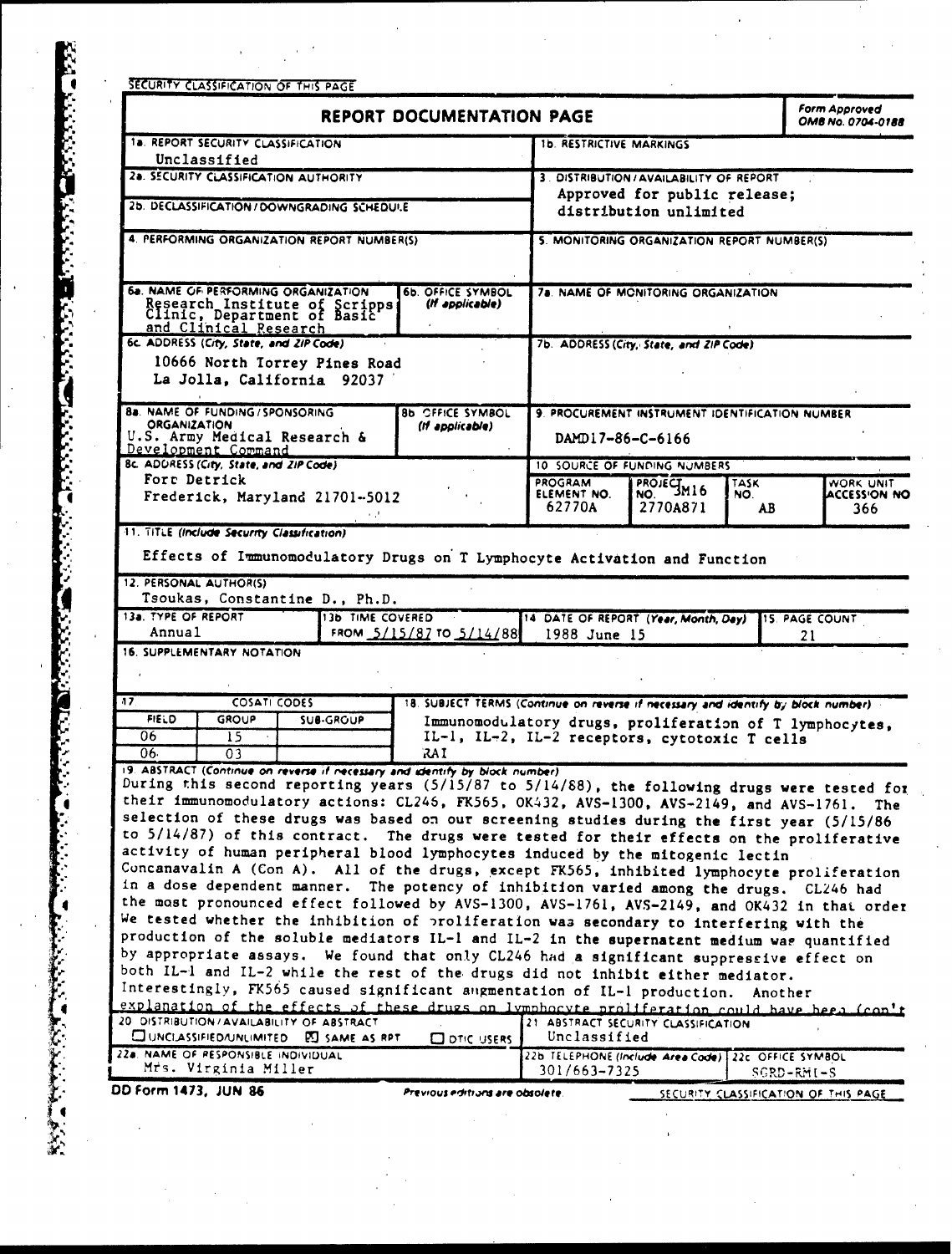### **19.** Abstract (con't)

**a'.**

a.•.

**0**

 $\cdot$ "p'

'a-

',%= ,%. oa

o

interference with the expression of critical cell surface receptors, To this end, lymphocytes were stimulated with Con A in the presence of drug and the expression of specific receptors was assessed by specific monoclonal"antibodies and indirect immunofluorescence. We found that all drugs with the exception of FK565 caused a significant inhibition of expression of the receptor for IL-2. Furthermore, CL246 and AVS-1761 caused significant inhibition on the expression of the T4 receptor which is important for the function of helper T cells. AVS-2149 inhibited this latter receptor to a lesser extent while the other drugs had nc effect. Finally, we tested the effects of the drugs on the generation of cytotoxic T lymphocytes (CTL) against Epstein-Barr Virus (EBV) infected allogeneic cells. Of all the drugs only CL246 caused a significant dose-dependent inhibition of cytotoxicity. In conclusion, these studies indicate that the above drugs have immunoregulatory effects on human lymphocyte proliferation which can be explained due to secondary effects on the production of IL-1 and IL-2, as well. as the expression of important cell surface receptors. Finally, of all the drugs, the Smost remarkable inhibitory effects were displayed **by** CL246, while the most remarkable potentiating effects were displayed by FK565.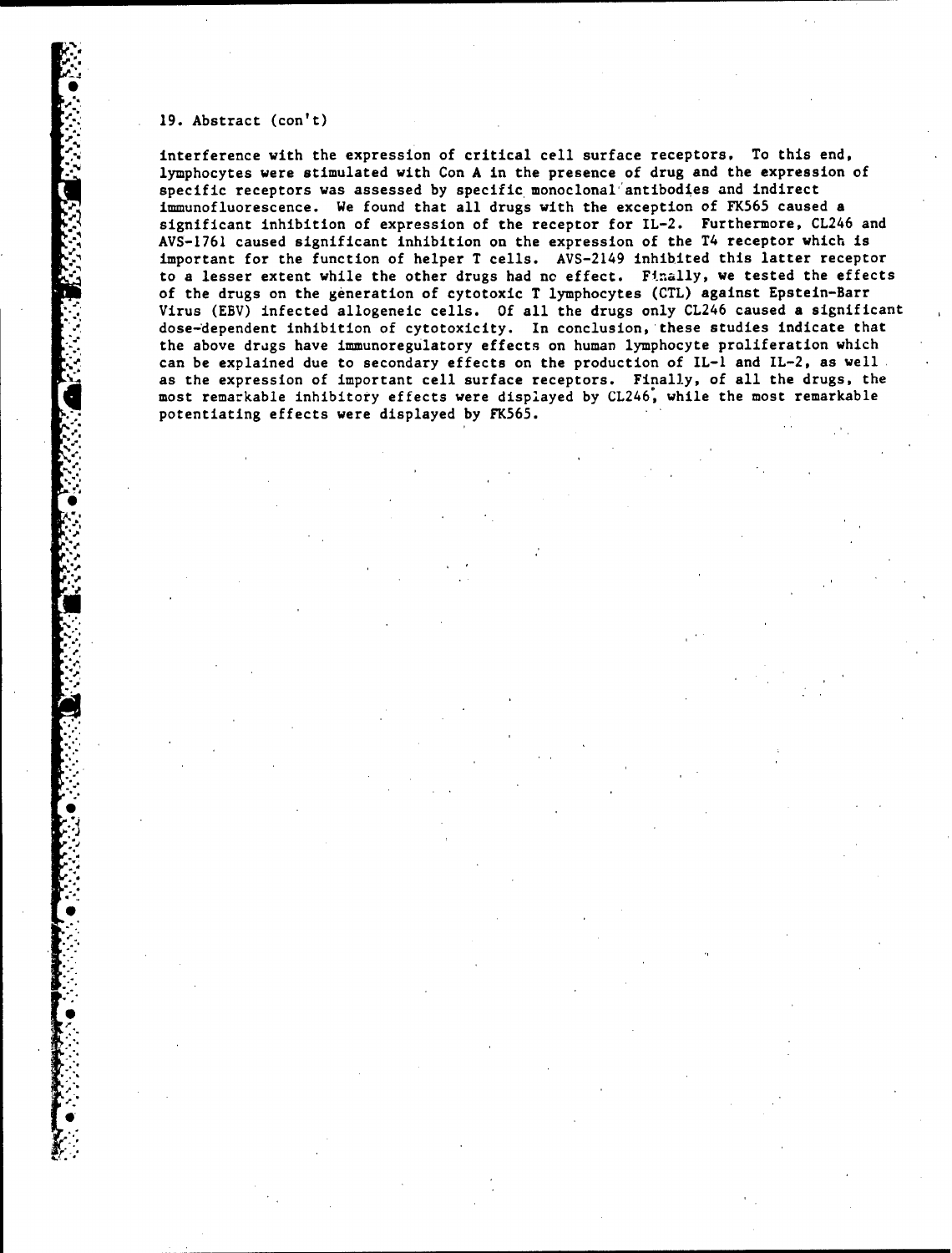During this second reporting year (5/15/87 to 5/14/88). the following drugs were tested for their immunomodulatory actions: CL246, FK565, OK432, AVS-1300, AVS-2149, and AVS-1761. The selection of these drugs was based on our screening studies during the first year (5/15/86 to 5/14/87) of this contract. The drugs were tested for their effects on the proliferative activity of human peripheral blood lymphocytes induced by the mitogenic lectin Concanavalin A (Con A). All of the drugs, except FK565, inhibited lymphocyte proliferation in a dose dependent manner. The potency of inhibition varied among the drugs. CL246 had the most pronounced effect followed by AVS-1300, AVS-1761, AVS-2149, and OK432 in that order. We tested whether the inhibition of proliferation was secondary to interfering with the production of the soluble mediators IL1 and IL2 by the drugs. To this end, peripheral blood lymphocytes were activated with Con A in the presence of each drug and the release of ILl and IL2 in the supernatant medium was quantified by appropriate assays, We found that only CL246 had a significant suppressive effect on both ILl and IL2 while the rest of the drugs did not inhibit either mediator. Interestingly, FK565 caused significant augmentation of IL1 production. Another explanation of the effects of these drugs on lympnocyte proliferation could had been interference with the expression of critical cell surface receptors. To this end, lymphocytes were . stimulated with Con A in the prezence of drug and the expression of specific **0** receptors was assessed by specific monoclonal antibodies and indirect immunofluorescence. We found that all drugs with the exception of FK565 caused' a significant inhibition of expression of the receptor for IL2.' Furthermore, CL246 and AVS-1761 caused significant inhibition on the expression of the T4 receptor which is important for the function of helper T cells. ,AVS-2149 inhibited this latter receptor to a lesser extend while the other drugs had. no effect. Finally, we tested the effects of the drugs on the generation of cytotoxic T lymphocytes (CTL) against Epstein-Barr Virus (EBV) infected allogeneic cells. Of all the drugs only CL246 caused a significant dose-dependent inhibition of cytotoxicity. In conclusion, these studies indicate that the above drugs have immunoregulatory effects on human lymphocyte proliferation which can be explained due to secondary effects on the production of IL1 and IL2, as well as, the expression of important cell surface receptors. Finally, of all the drugs, the most remarkable inhibitory effects were displayed by CL246 while the most remarkable potentiating effects were displayed by FK565.

,,. i-- ..-J/

**0** 1"

. The contract of the contract of the contract of the contract of the contract of the contract of the contract of the contract of the contract of the contract of the contract of the contract of the contract of the contrac

 $A - I$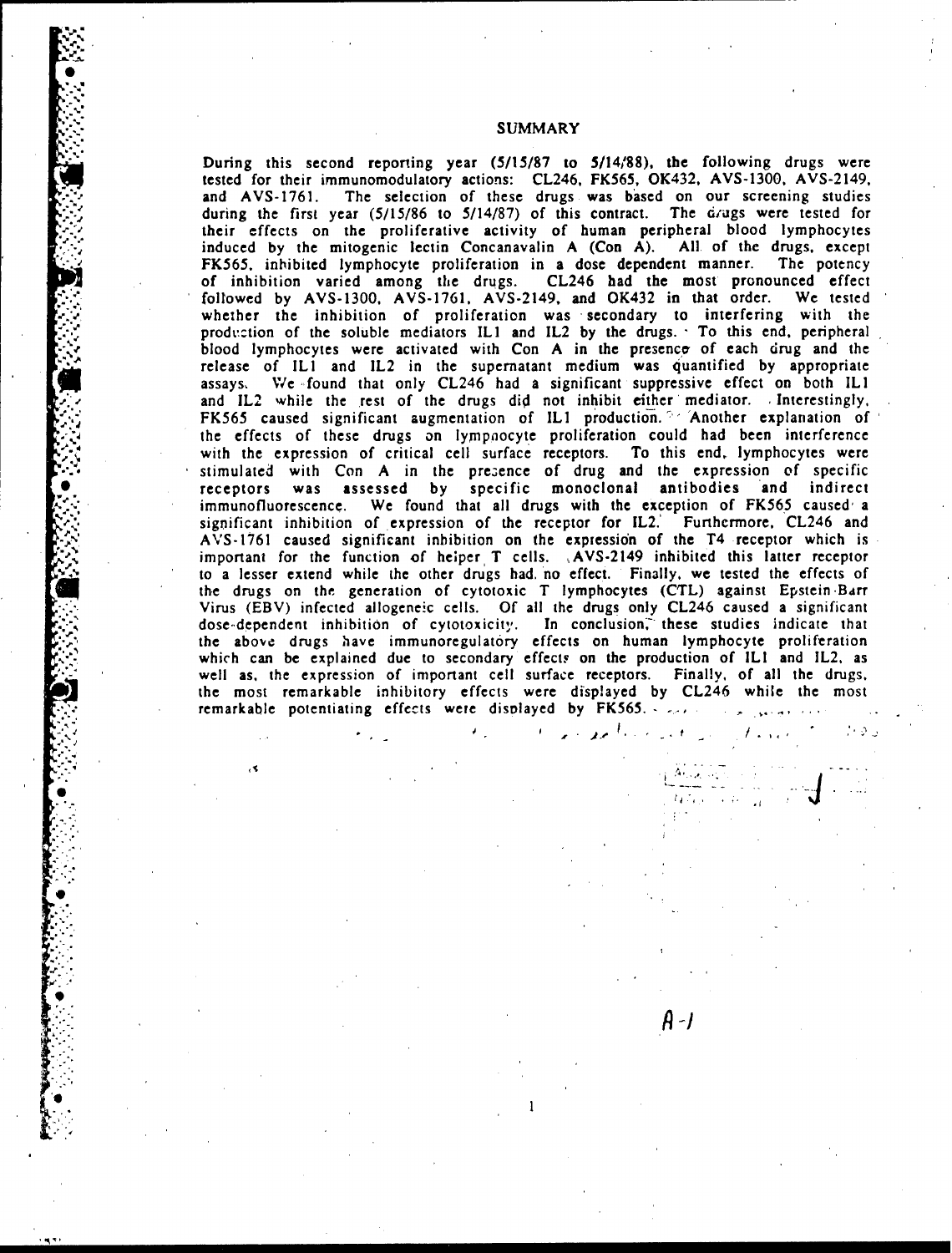# **FOREWORD**

For the protection of human subjects, the investigators have adhered to policies of applicable Federal Law 45CFR46

 $\overline{2}$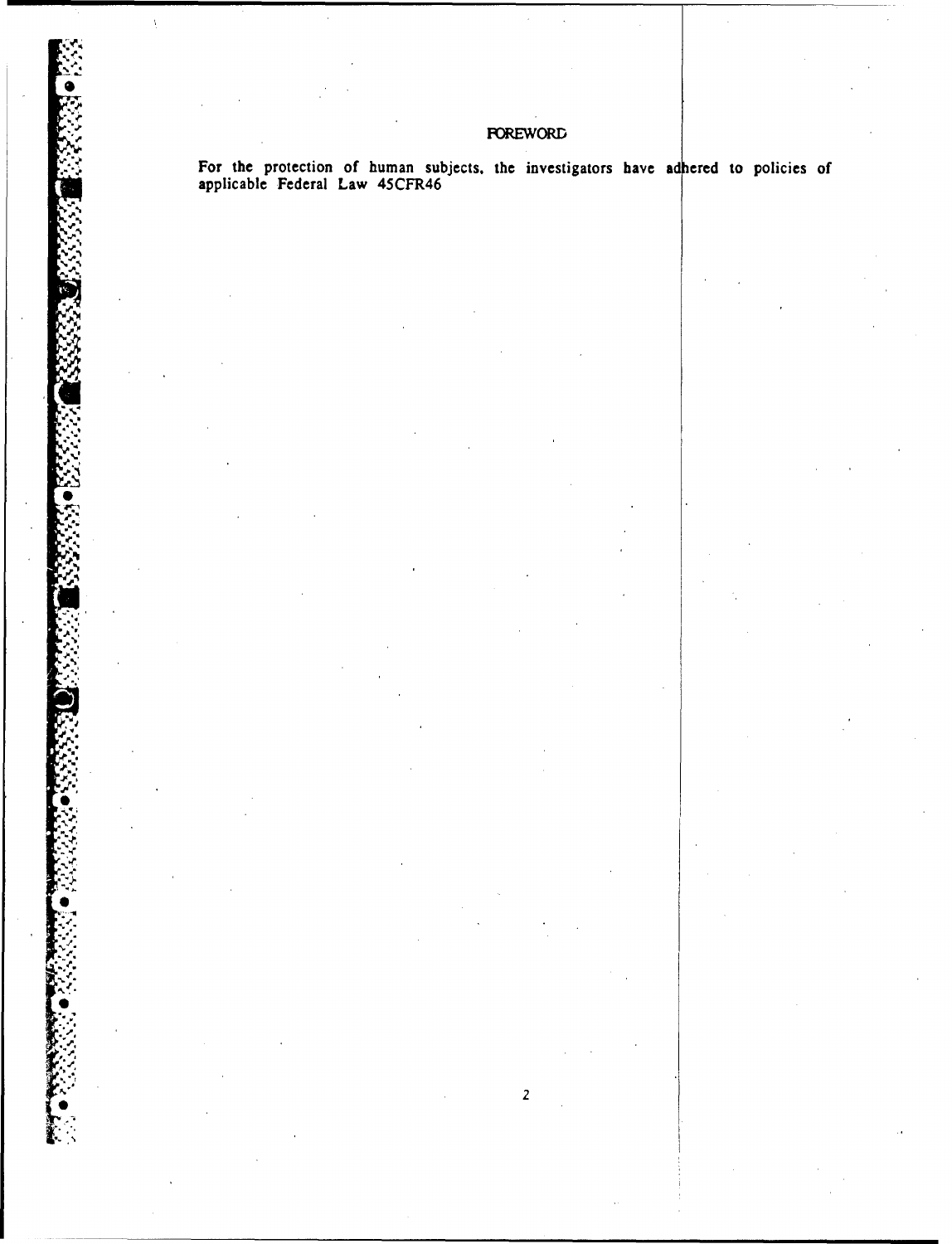# TABLE OF CONTENTS

| Appendix (Table and Figures) 10 |  |
|---------------------------------|--|

p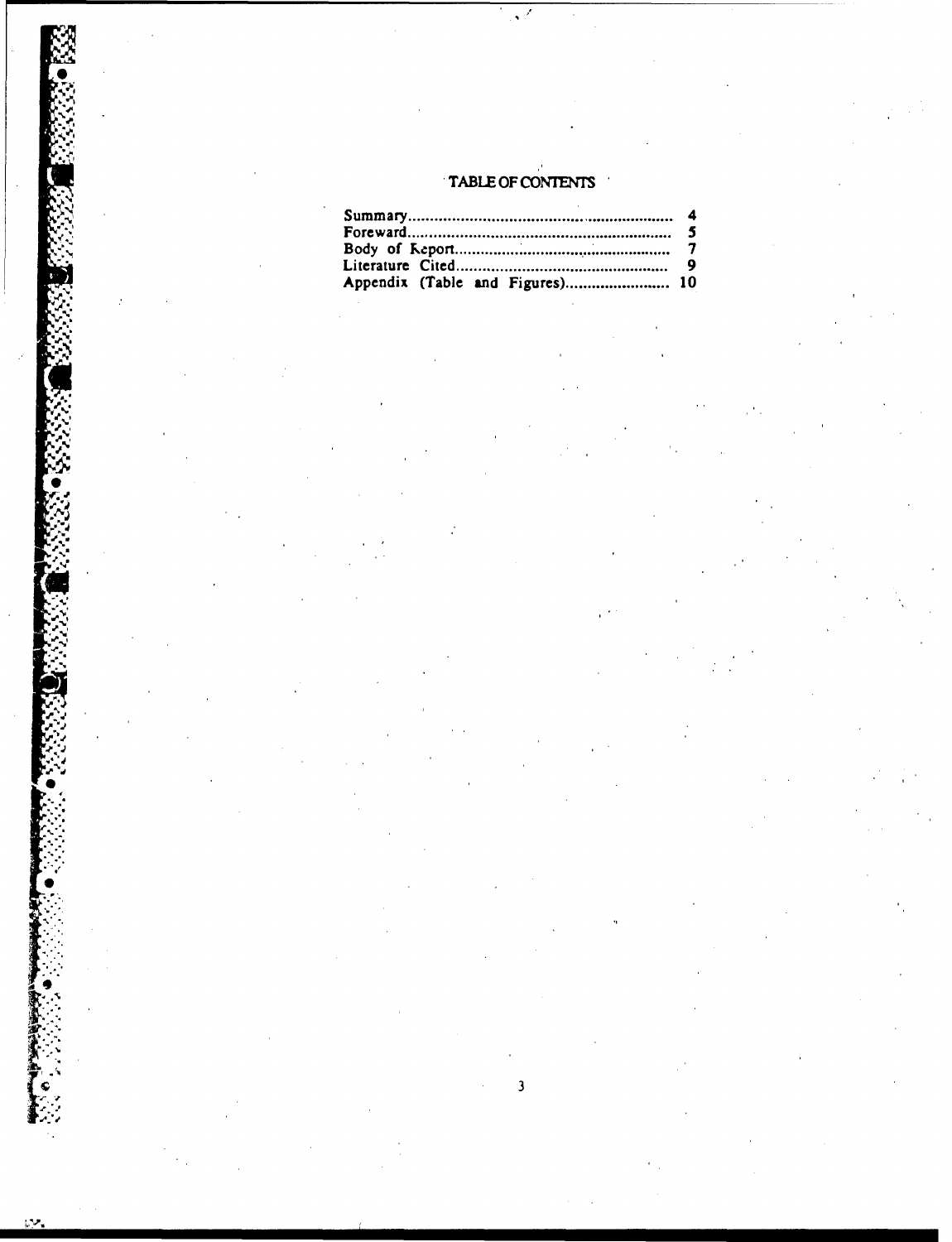#### BODY OF REPORT

In the present progress report, we summarize the results of our studies on the immunomodulatory effects of the following drugs: CL246, FK565, OK432, AVS-1300, AVS-2149, and AVS-1761. The selection of these particular drugs was based on a survey of the immunoregulatory properties of a series of drugs during the first year of this contract  $(5/15/86$  to  $5/14/87)$ .

We tested the effects of the above drugs on the proliferation of human peripheral blood T lymphocytes. To this end, we utilized a in vitro system previously developed in our laboratory to stimulate purified peripheral blood T lymphocytes (1). Purified lymphocytes were stimulated with the mitogen Concanavalin A  $(1 \mu g/ml)$  in the presence or absence of drug concentrations ranging from  $0.1$  to  $10 \mu g/ml$ . After 3 days of incubation at  $37 \text{ }^{\circ}$ C cellular proliferation was measured by incorporation of  $3[H]$  - thymidine into the cellular DNA. CL246 caused the most impressive inhibition of proliferalion in a dose dependent maniner (Figure 1). At a drug concentration of 1 ug/ml CL246 inhibited by 50% while at 10 ug/ml this drug completely inhibited the cellular proliferation (Figure 1). From the rest of the drugs AVS-1300 and AVS-1761 also caused significant inhibition while OK432 and AVS 2149 inhibited to a lesser extent (Figure 1). Finally, FK565 caused no inhibition at all (Figure 1).

Proliferation, of T lymphocytes is the result of a series of events which depend strictly on the availability of two soluble mediators produced by the lymphoid cells. These mediators are Interleukin **1** (ILl) and Interleukin 2 (IL2) (ref's 2 and 3). We considered the possibility that the effects of the above drugs on proliferation could be a reflection of 'their effects on ILl and IL2. We, therefore, tested the effects of the drugs on the production of IL1 and IL2 by peripheral blood lymphocytes. Due to the *fact* that the assays we utilized to quantify IL1 and IL2 are bioassays, we wished to first establish whether or not the drugs had any effects on the assays themselves. ILl is quantified by the murine thymocyte assay where a putative sample containing ILl is added to the thymocytes along with a mitogen and cellular proliferation measured after 3 days of incubation. If ILl 'is present the thymocytes will proliferate and the degree of their proliferation can be directly correlated to the amount of ILl present (4). In a similar fashion, we tested the effects of the drugs on the IL2 bioassay. This assay utilizes the murine T cell line CTLL2 which is strictly dependent on the presence of IL2 for its growth and proliferation (5). Thus, a putative sample containing IL2 is incubated with the CTLL2 cells and cellular proliferation measured after 24 hours of incubation. The degree of proliferation is directly correlated to the amount of IL2 present. It can be seen from the data displayed in Figures 2 and 3 that none of the drugs had any significant effect on the proliferation of the respective indicator cells in either the IL1 or IL2 bioassays.

Having thus, satisfied ourselves that these drugs do not interfere with the bioassays, we activated peripheral blood lymphocytes with Con  $A$  (1  $\mu$ g/ml) in the presence or absence of each individual drug and quantified the cultur, supernatant fluids for their IL1 and IL2 contents. In testing the effects on the production of IL1, we found that CL246 had a profound inhibitory effect on the production of this morokine (Figure 4). In sharp contrast, FK565 caused a significant augmentation of ILl production (Figure 4). The rest of the. drugs had no significant effect with the exception of AVS-1761 which caused a slight increase which, however, was not reproducibly seen (Figure 4). We performed additional experiments in which we serotyped the' activity induced by FK565 in order to prove beyord doubt that the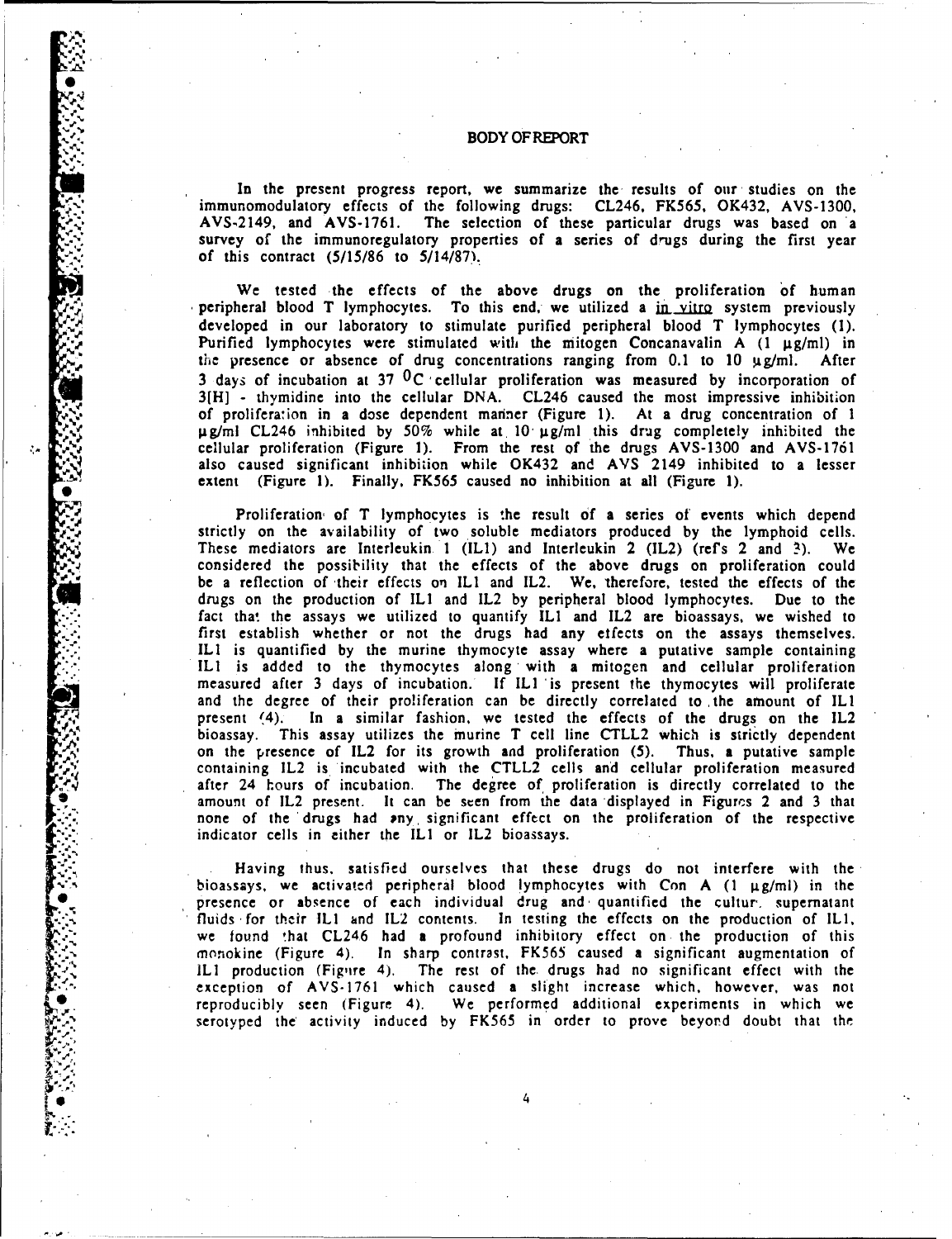increased proliferation seen was indeed due to ILL To this end. culture supernatants of Con A activated lymphocytes generated in the presence of FK565 were tested for IL1 activity after treatment with a specific anti-IL1 antiserum. As we had observed in the experiment described above **FK565** augmented **ILI** production, but this biologic activity was neutralized by treatment with the anti-ILl antiserum (Figure **5).** A control serum did not affect the FK565 induced biactivity (Figure **5).** Furthermore, when the same drugs were tested for their effects **on** IL2 production, it was found that only CL246 had a significant inhibitory effect (Figure 6). Increased proliferation seen was indeed due to IL1. To this end, culture supernatants of Con A activated lymphocytes generated in the presence of FK565 were tested for IL1 activity after treatment with a specific anti-IL1

Although the above experiments could explain the anti-proliferative effects of additional effects on other steps of the activation process. It is known that certain lymphocyte surface receptors are critical in the activation of the cells. The T3 receptor which is reactive with antibody OKT3 is known to be involved in the T cell activation process  $(6)$ . The T!1 molecule which is the sheep red cell receptor and reacts with antibody OKT11 is known to control and alternate activation pathway (7). The T8 and T4 molecules characterizing cytotoxic and helper T cells respectively are Figure 11.1 also known to be involved in the major is the major included the major pathway (7).<br>The T8 and T4 molecules characterizing cytotoxic and helper T cells respectively are<br>also known to be involved in the major hi recognition of antigen by T cells (8,9). Finally. **1L2** interacts with T cells via specific IL2 receptors on the cell surface (10). Thus, it is conceivable that any drugs that affect the activation process may do so by interfering with the expression of critical  $r =$  receptor molecules. We activated peripheral blood  $T$  in the Con A in the presence of each of the drugs and assessed the expression of the above receptors and compared it to medium (no drug) controls. Expression of receptors was quantified by indirect immunofluorescence using a battery of monoclonal antibodies specific to each individual receptor. The results displayed in Table 1 iadicate that none of the drugs affected the reactivity of OKT3, OKT11, and OKT8. However, expression of OKT4 was significantly affected by incubation with CL246, AVS-1761 and to a lesser extent by AVS-2149 (Table 1). Finally, all of the drugs tested, except FK565, caused significant inhibition of IL2 receptor expression  $(Table 1)$ . Thus, the inhibitory effects of the above drugs on the production of IL1 and IL2 and their ability to modulate the expression of surface receptors can very well explain their anti-proliferative properties.

> We also tested the effects **of,** the above drugs on the generation of cytotoxic T lymphocytes (CTL) against Epstein-Barr Virus (EBV) infected target cells. The in **vilro** system we utilized has been previously published by our laboratory (11) and it is summarized in Figure 7. Of all the drugs tested, we found that only CL246 had a significant, dose-dependent effect on the generation of CTL (Figure 9). None of the other drugs had any effect on CTL induction (Figure **8).**

> The above studies demonstrate that the drugs tested possess immunomodulatory properties. Of all the drugs. CL246 displays significant suppressive effects on T cell proliferation which can be explained due to the inhibitory effect of CL246 on IL1 and IL2 production and IL2 receptor expression. Furthermore, CL246 inhibits the generation of cytotoxic T lymphocytes Which is also probably due to inhibition of IL2 production by this drug. Finally, the remarkable effect of FK565 on ILl production indicates that this drug has significant immunopotentiating properties.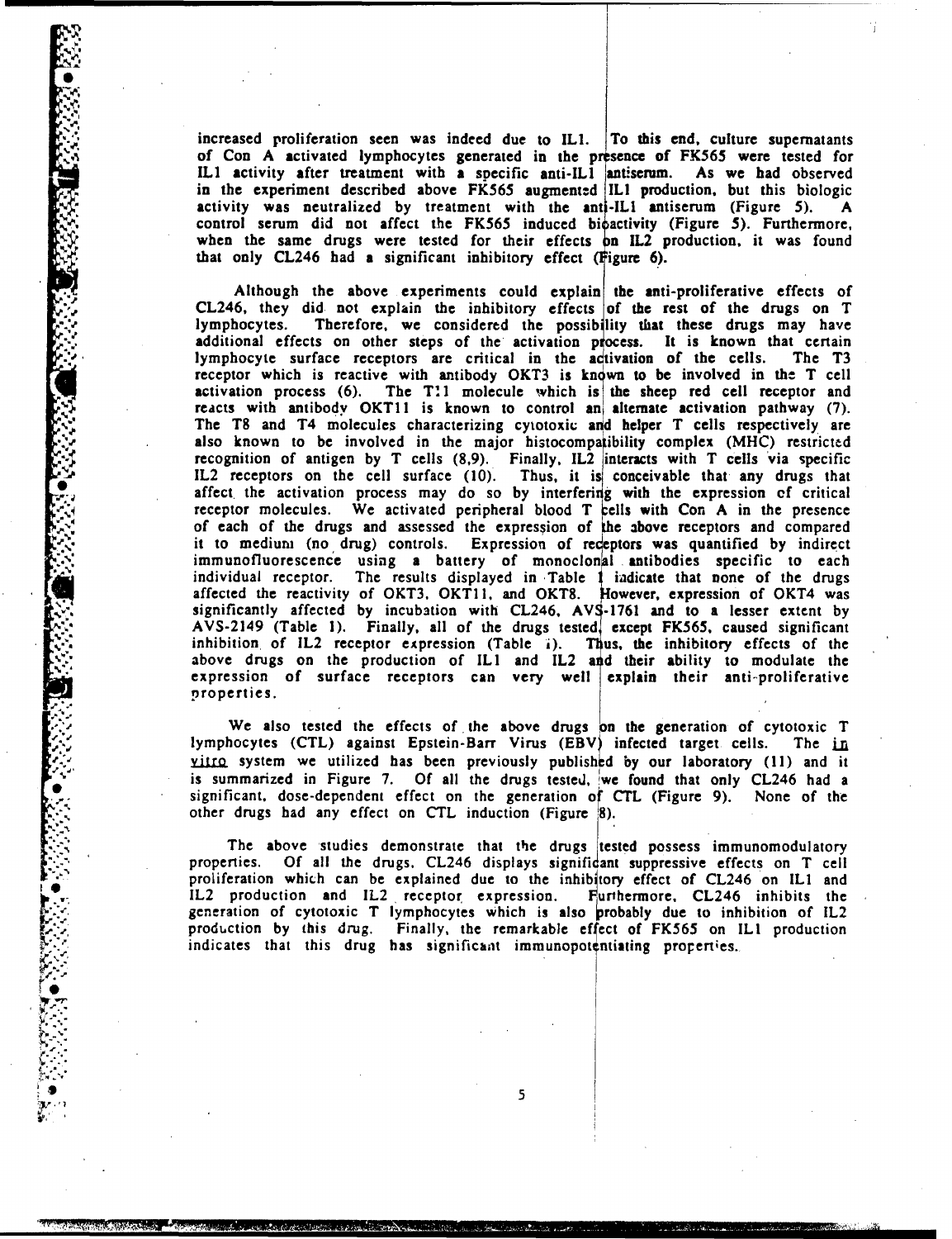#### LITERATURE CITED

- 1. Tsoukas, C.D., Landgraf, B., Bentin, J., Valentine, M., Lotz, M., Vaughan, J H., and Carson, D.A. Activation of resting T lymphocytes by anti-CD3  $(T3)$  antibodies in the absence of monocytes. J. Immunol.  $135: 1719, 1985$ .
- 2. Durum, S.K., Schmidt, J.A., and Oppenheim, J.J. Interleukin 1: An immunological perspective. Ann. Rev. Immunol. **3:** 263, 1985.
- 3. Smith, K.A. Interleukin 2. Ann. Rev. Immunol. 2: 319, 1984.
- 4. Mizel, S.B. and Rosentreich, D.L. Regulation of lymphocyte-activity factor (LAF) production and secretion in P388D<sub>1</sub> cells: identification of high molecular weight precursors of LAF. J. Immunol. 122: 2173, 1979.
- 5. Ruscetti, F.W., Morgan, D.A., and Gallo, R.C. Functional and morphologic characterization of human T cells continuously grown in vitro. **J.** Immunol. 112: 131, 1977.
- 6. Tsoukas, C.D., Valentine, M., Lotz, M., Vaughan, J.H., and Carson, D.A. The role of the T3 molecular complex in antigen recognition and subsequent activation events. Immunol. Today. **5.:** 311, 1984.
- 7. Meuer, S.C., Hussey, R.E., Fabbi, M., Fox, D., Acuto, O., Fitzgerald, K.A., Hodgdon, J.C., Protentis, J.P., Schlossman, S.F., and Reinherz, E.L. An alternative pathway of T-cell activation: A functional role for the 50
- 8. Emmrich, F., Strittmatter, U., and Eichmann, K. Synergism in the activation of human CD8 T cells by cross-linking the T-cell receptor complex with the CD8 differentiation antigen. Proc. Natl. Acad. Sci. USA. 83: 8298, 1986.
- 9. Owens, T., Fazekas de St. Groth, B., and Miller, J.F.A.P. Coaggregation of the Tcell receptor with CD4 and other T-cell surface molecules enhances T-cell activation. Proc. Natl. Acad. Sci. USA. 84: 9209, 1987.
- 10. Greene, W.C. and Leonard, **W.J.** The human interleukin-2 receptor. Ann. Rev. Immunol. 4: **69,** 1986

**0**

**i3** - .6 F.'

."4",\*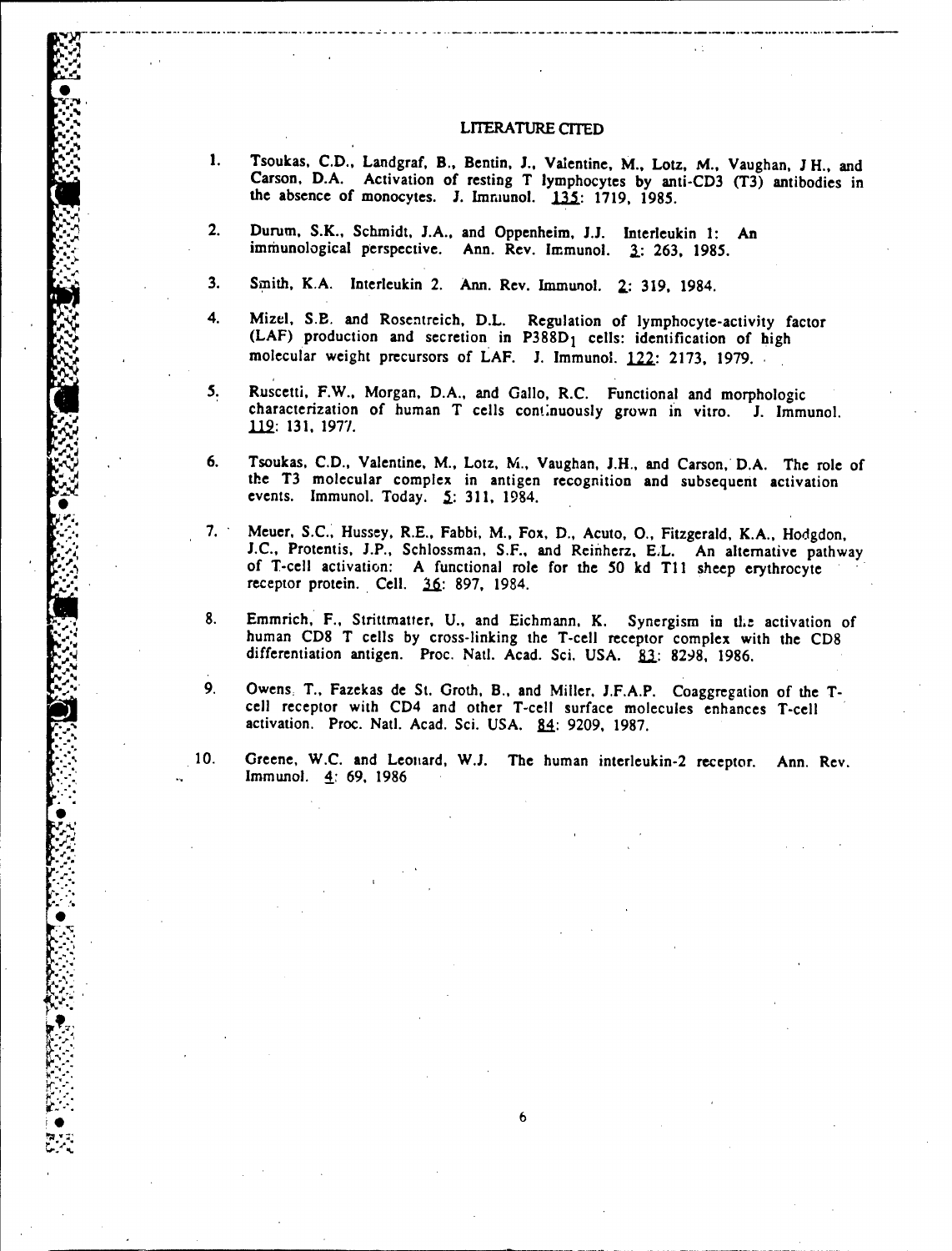**APPENDIX**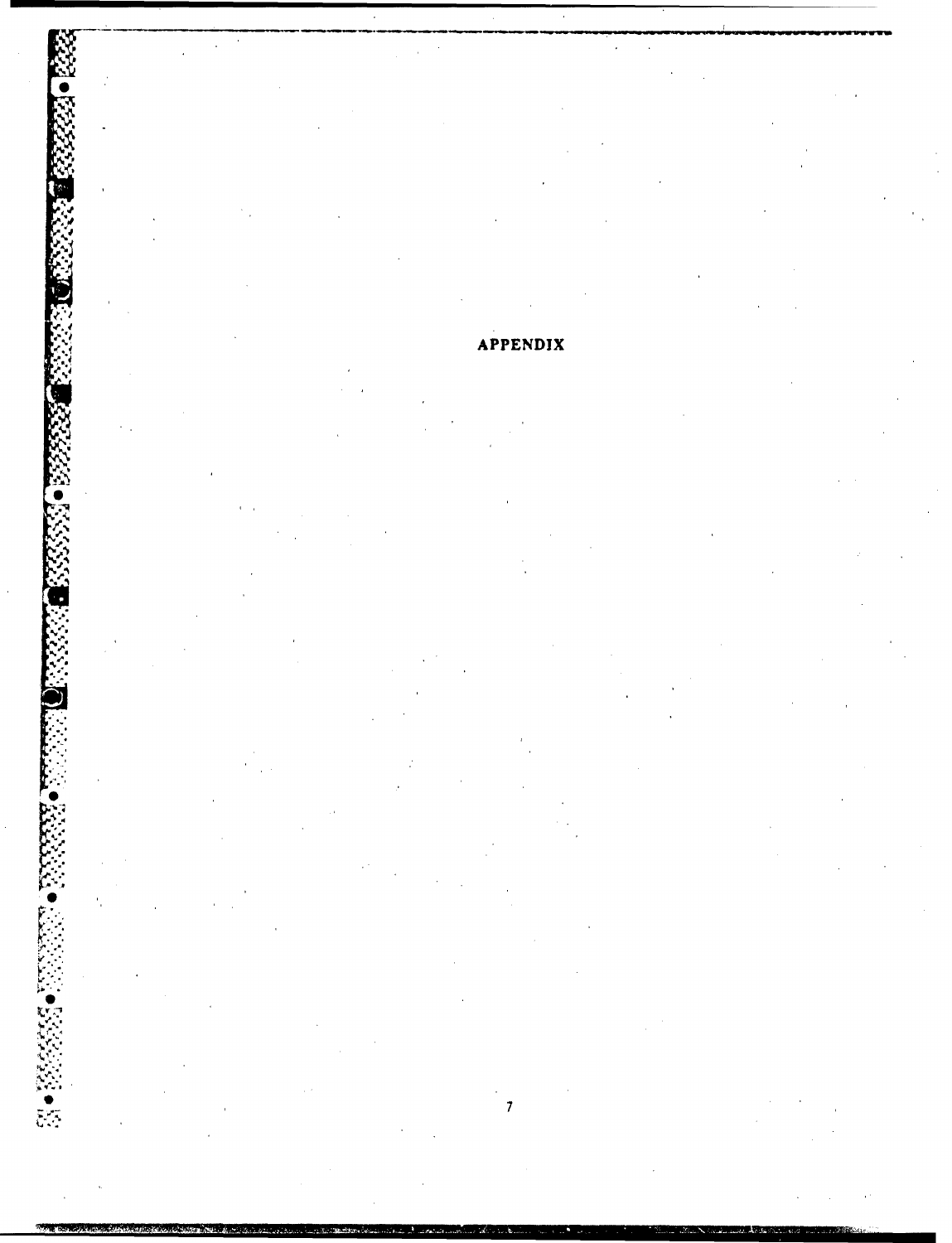|          | Percentage of positive cells |       |      |          |                 |  |
|----------|------------------------------|-------|------|----------|-----------------|--|
| Drug     | OKT3                         | OKT11 | OKT8 | OKT4     | IL2<br>receptor |  |
| None     | 79                           | 90    | 28   | 60       | 40              |  |
| $CL-246$ | 79                           | 90    | 23   | 20       | 19              |  |
| FK 565   | 80                           | 89    | 28   | 67       | 30              |  |
| OK 432   | 72                           | 87    | 25   | 52       | 26              |  |
| AVS 1300 | 74                           | 88    | 22   | 53       | 20              |  |
| AVS 2149 | 74                           | 87    | 21   | 46<br>ò. | 22              |  |
| AVS 1761 | 75                           | 82    | 19   | 32       | 17              |  |

o

**V7**

**'I'**

्रः<br>श्रुप

TABLE 1<br>Effects of drugs on the expression of lymphocyte surface proteins

Peripheral blood lymphocytes stimulated in vitro with Concanavalin A (1  $\mu$ g/ml, 37<sup>0</sup>C for 3 d2ys) and the indicated drugs (1  $\mu$ g/ml) were reacted with the monoclonal antibodies indicated above and fluorescein-conjugated goat anti-mouse immunoglobulin. Cells were analyzed in an Ortho cytofluorograph and the percentage of positive cells were calculated by computer integration using cells treated only with the fluorescein-conjugated antibody as negative control.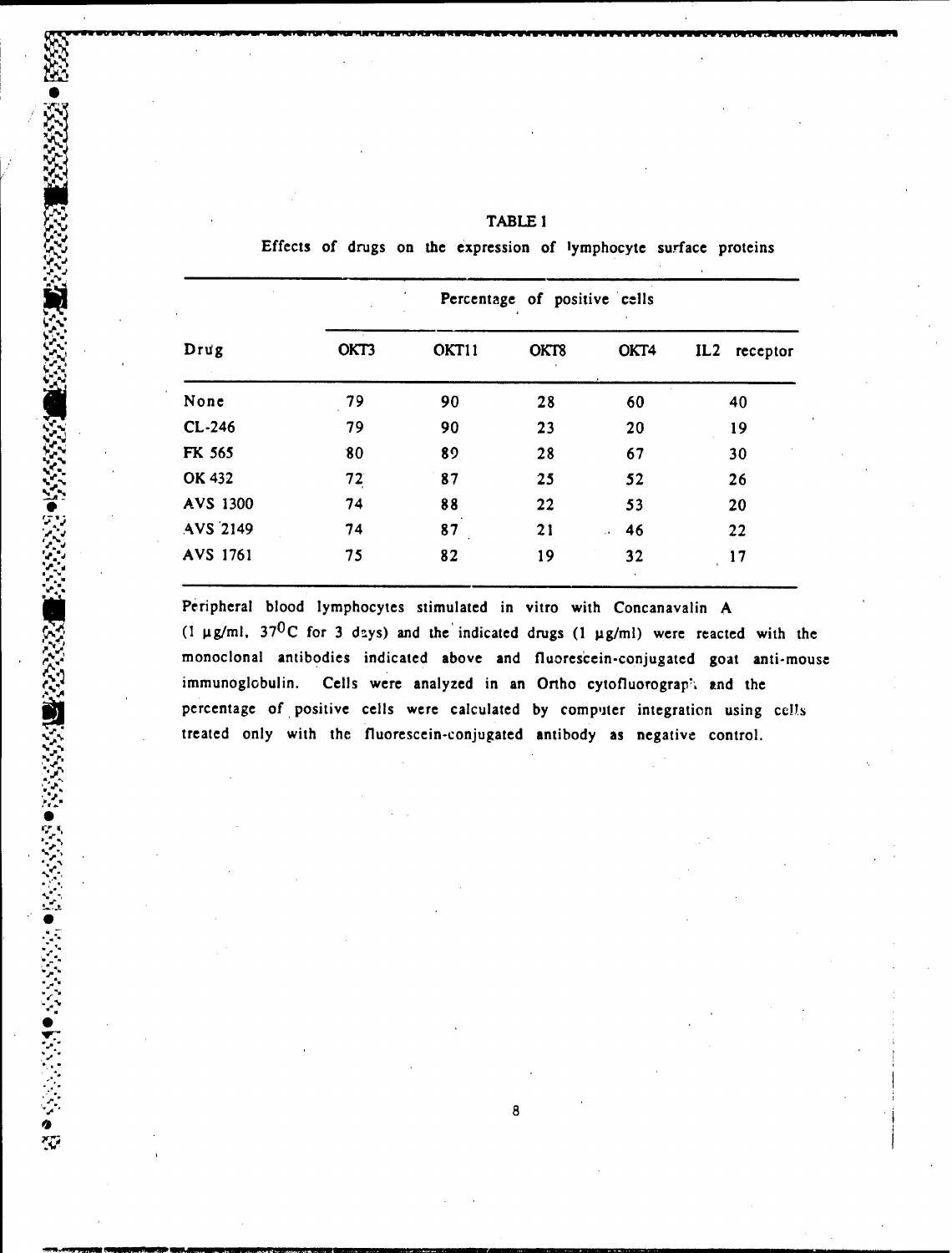

### Effects of drugs on the proliferation of human peripheral blood lymphocytes:

次の31 ●とななななどの間になるなどの間になるとなっている。これは、その他には、その他には、その他には、その他にはないのです。これは、その他になっていい。 しょうしょう しょう

Human peripheral blood lymphocytes were incubated with Concanavalin A (1 µg/ml) in the presence of various concentrations of drugs  $(0-10 \mu g/ml)$  as indicated. The cells were cultured at  $2x10^5$  cells per microtiter tray well for 3 days. Proliferation was measured by the incorporation of 3[H] - thymidine in cellular DNA.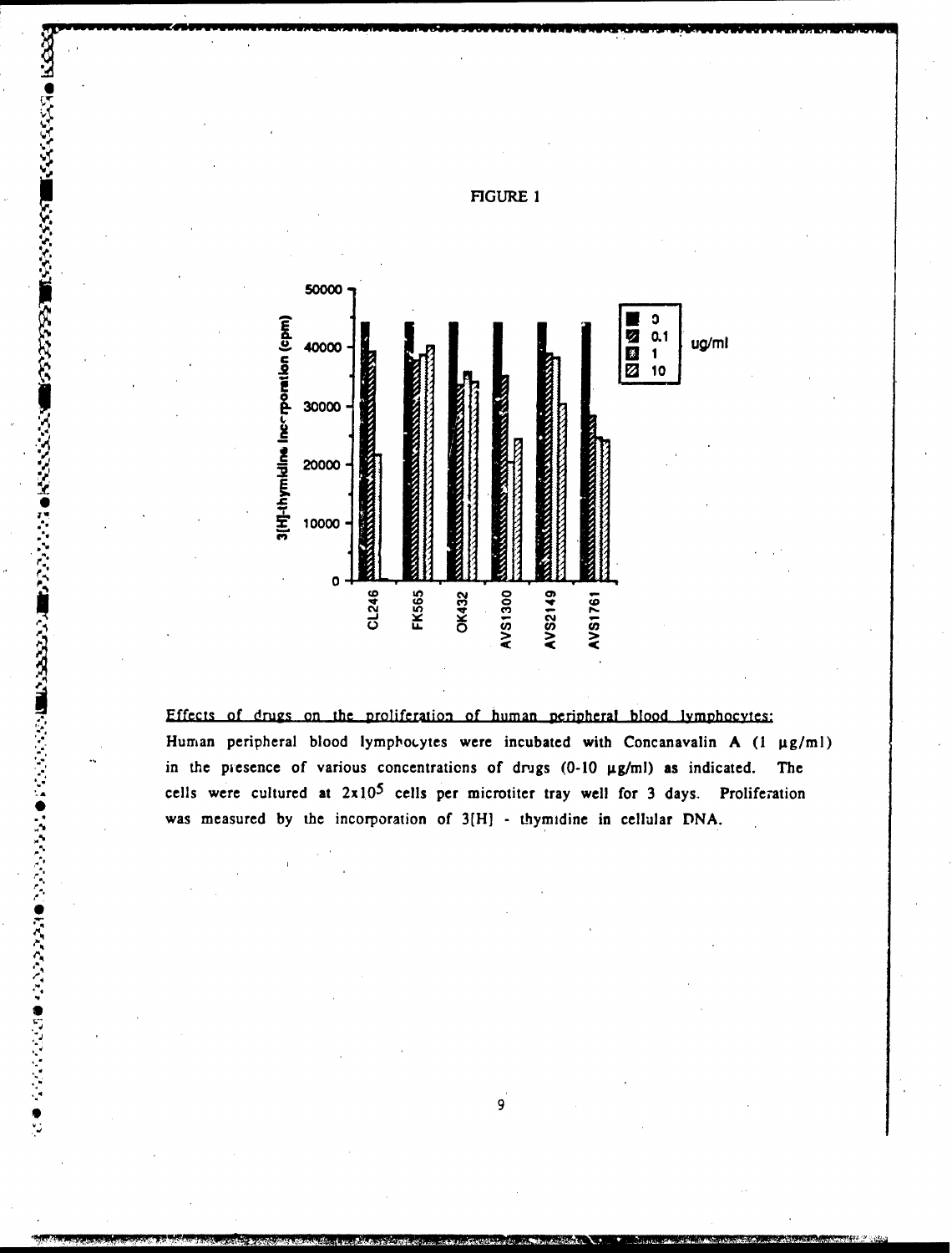

**9**

**0**

Effects of drugs on the IL1 bioassay: Mouse thymocytes  $(1x10^6$  per microtiter tray well) were incubated with lectin ( 1 µg/ml ConA), a known standard amount of IL1 and 3 µg/ml of the various drugs as indicated. Controls included cultures without drug. Cells were incubated for 3 days after which they were pulsed with 1 µCi/well of 3[H] - thymidine for assessment of proliferation.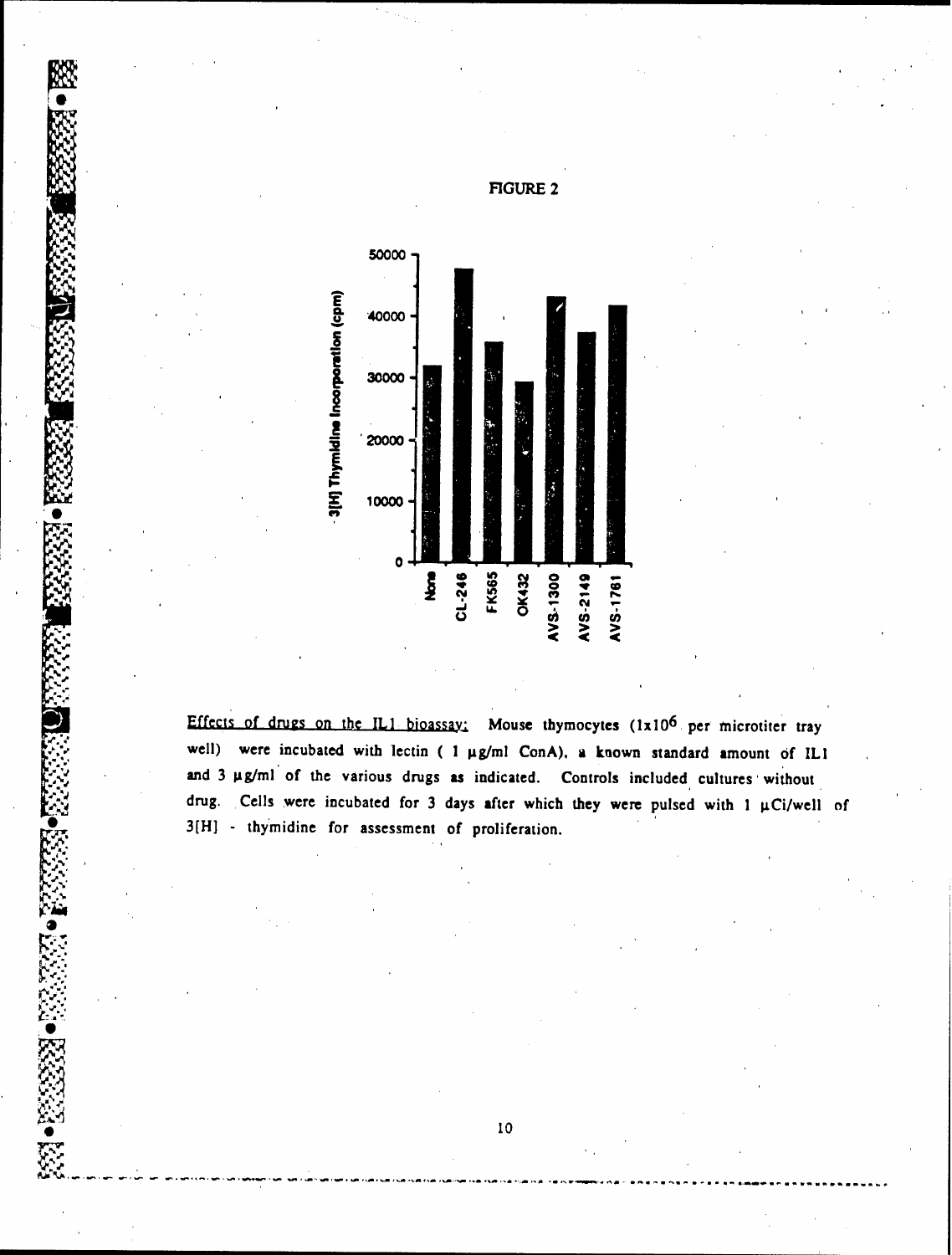

**<sup>4</sup>**Effects of drugs on the 1L2 assay: The IL2 assay was performed with the CTLL2 murine cell line as indicator. These cells are strictly dependent on the presence of IL2 for their proliferation. CTLL2 cells, Ixl04 per microtiter tray well. were incubated with 3 gg/ml of each drug as indicated and **a** standard amount of IL2. Controls included cultures that received IL2 only. Proliferation was assessed after 18 hr at  $37^0C$  by  $3[H]$  - thymidine incorporation.

### FIGURE 3

**'A----------------------------------------------------------------------------------------**

**~1**

ور کرد کرد که در مورد کار

こうきょうきょく

**THE REPORT** 

こうきょう くうき はんきょう

E.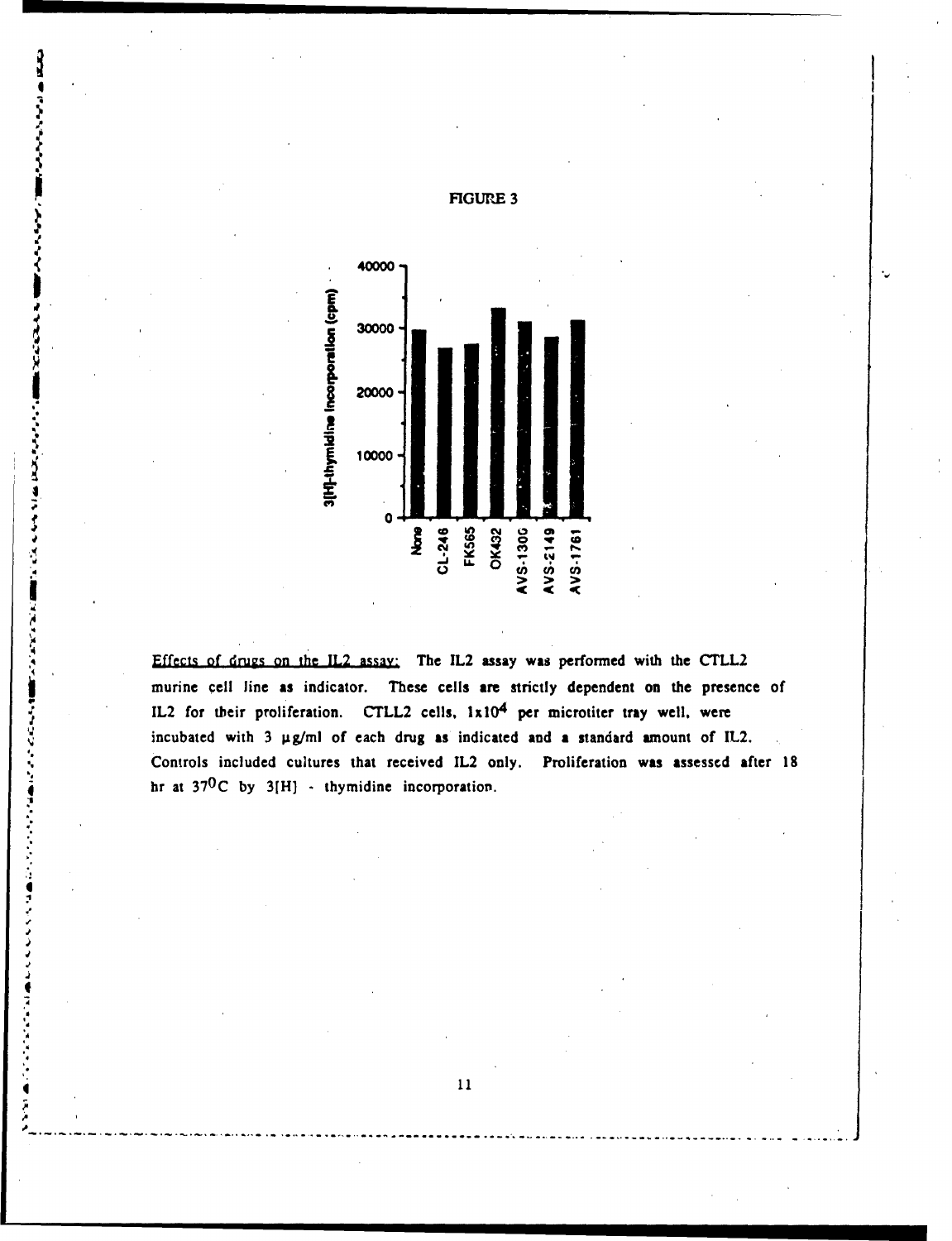

Effects of drugs on IL1 production by human peripheral blood lymphocytes: The IL1 bioassay was performed with mouse thymocytes as described in' the legend of the bioassay was performed with mouse thymocytes as described in the legend of the<br>figure above. The only difference was that instead of a standard amount of ILI, the<br>supernation tulture fluids from peripheral blood lymphotog supernatant culture fluids from peripheral blood lymphocyte that had been activated with Concanavalin A (1  $\mu$ g/ml) with or without drug (1  $\mu$ g/ml) were used. Proliferation was measured by incorporation of 3[H] - thymidine.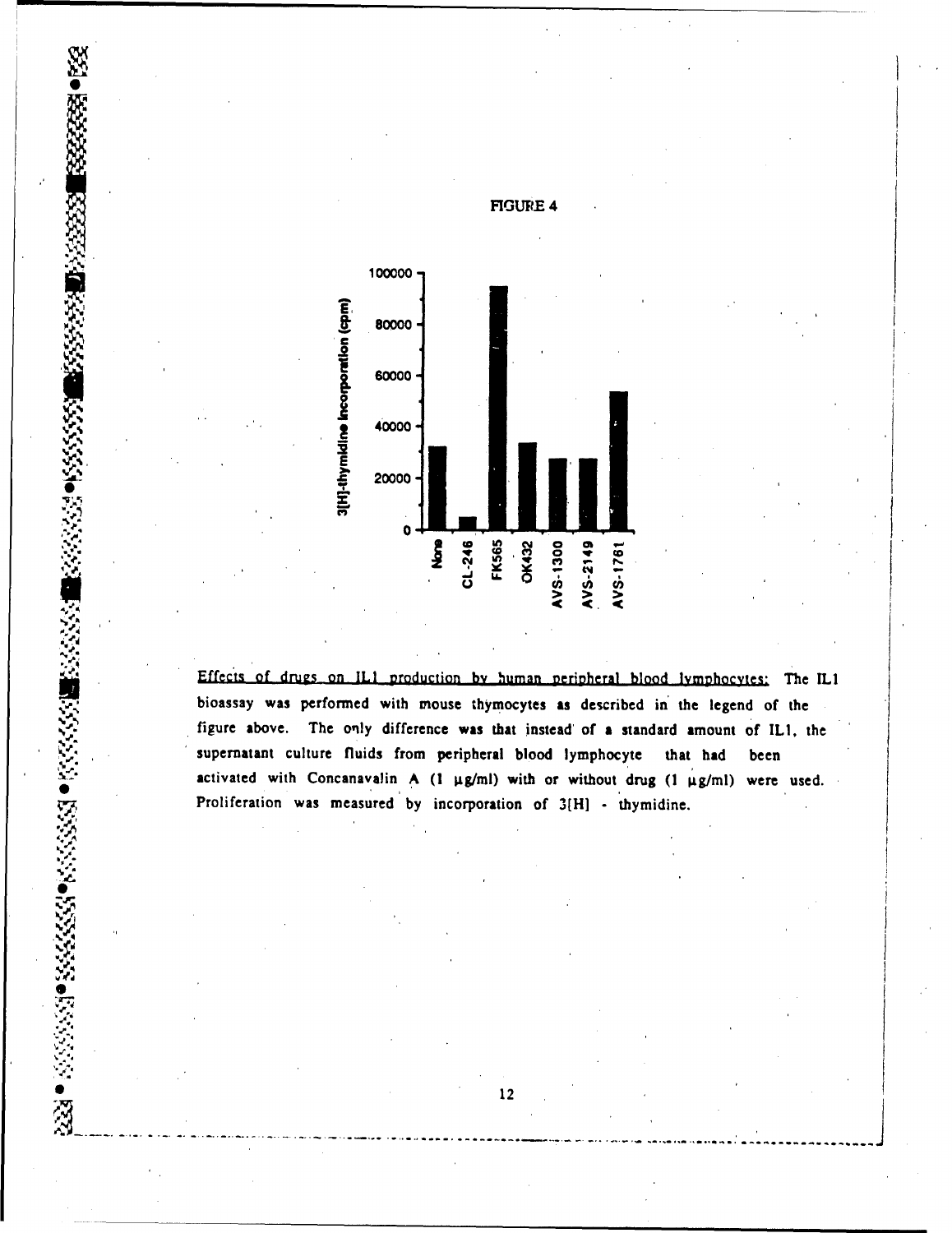**W**

**0**



IL **I** assay was performed **by** the mouse thymocyte bioassay, as it **has** been described above.

In this experiment the supernatant fluids of peripheral blood lymphocytes activated with Convanavalin A (1µg/ml) in the presence or absence of **FK565** (1µg/ml) were tested for ILI content.

The increase of ILI production **by FK565** was characterized **by** 'a specific anti-ILI antiserum (1:100 dilution) raised in rabbits. NRS=Normal Rabbit Serum; used as control.

Results are reported as average cpm of triplicate determinations (+/- S.D.)<sup>'</sup>

\* **13**

**..........................................--** ----- ----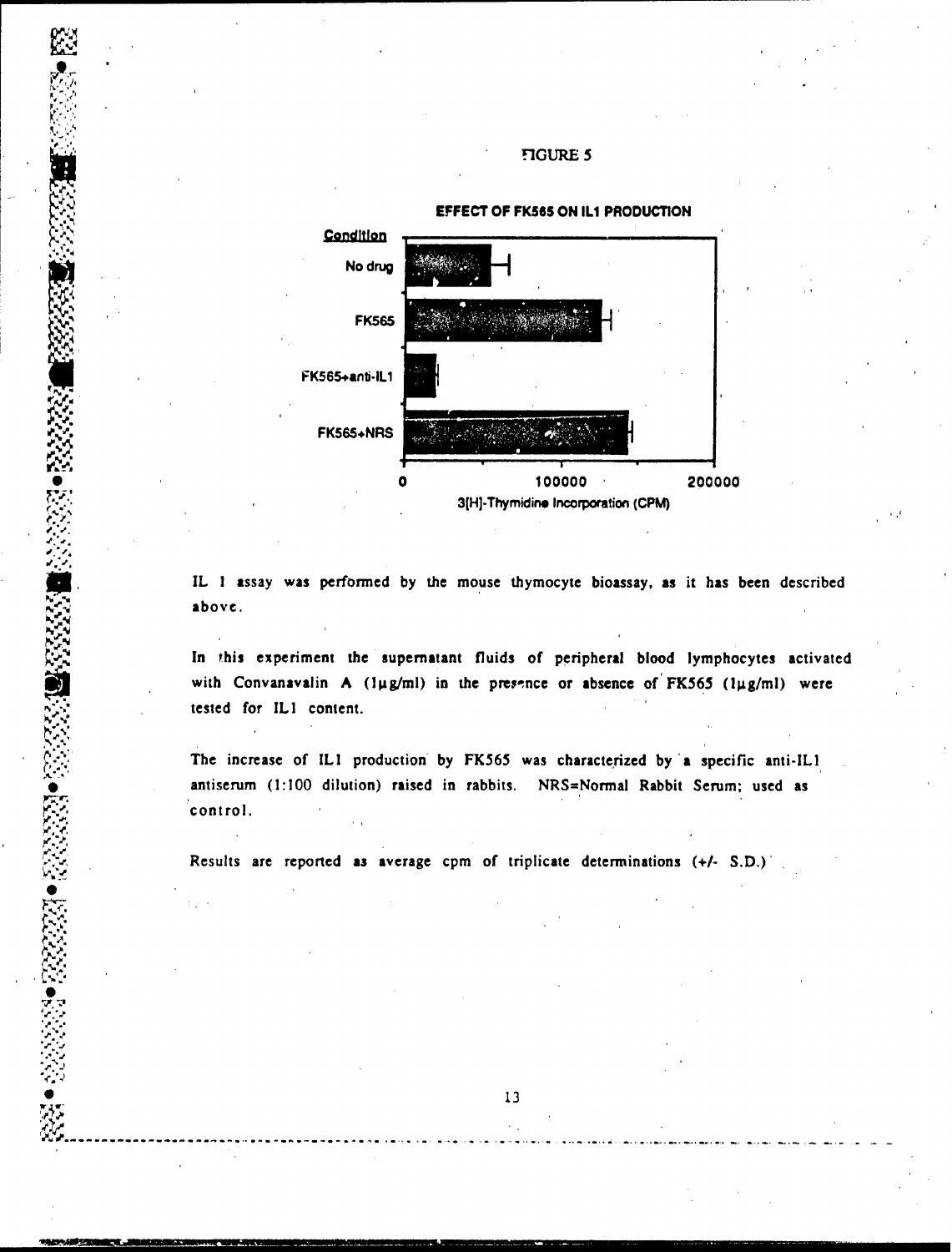

Effects of drugs on IL2 production by human peripheral blood lymphocytes: The IL2 assay was performed as described in the legend of the figure above. However, instead of a standard IL2 amount, supernatant fluids from peripheral blood lymphocyte cultures that had been activated with Concanavalin A  $(1 \mu g/ml)$  with or without drug (1 µg/ml), were used. Each sample was tested at three different dilutions as indicated. Proliferation was assessed by 3[H] - thymidine incorporation.

FIGURE 6

530222011

555555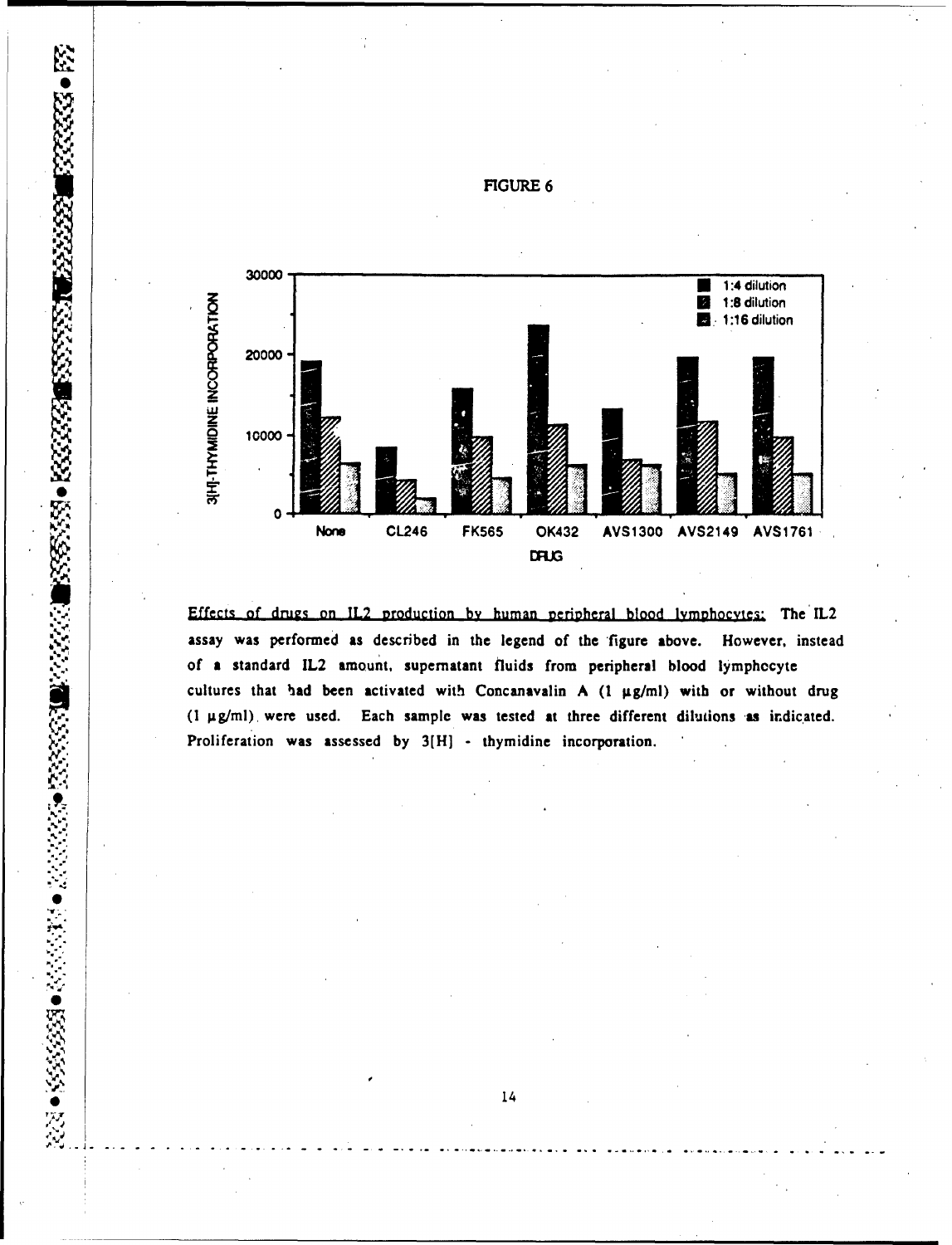![](_page_17_Figure_0.jpeg)

2 x 10<sup>6</sup> peripheral blood lymphocytes (responders) were incubated in cluster well plates with  $1 \times 10^6$  Mytomycin C inactivated, Epstein-Barr Virus (EBV) infected B lymphoblastoid cells (stimulators) in total volume **I** ml. After 4 days in culture various concentrations of viable stimulator cells were tested for their lytic activity against radio-labelled target cells. The target cells were the same EBV infected cells used as stimulators.

Lytic activity was measured by the 51-Cr release assay. Briefly, target cells (7) of the stimulator type are loaded with radioactive 51-Cr and then  $1x10<sup>4</sup>$  cells are mixed in microtiter tray wells, with various concentrations of the responder killer (K) cells. Cultures are incubated at  $37^0C$  for 4 hours and then an aliquot of the supernatant fluid is counted in a gamma counter for release of radioactivity which is an .indication of lysis.

The results are expressed as % lysis versus various *K/T* ratios. The % lysis is calculated with the formula e-c/t-c, where e=radioactivity in supernatants of cultures with both K and T, c=radioactivity in supernatants of cultures with only T, and t=total radioactivity incorporated by the T.

FIGURE 7

**XXXXX** 

*V~q-j*

**REAL PROPERTY AND PROPERTY**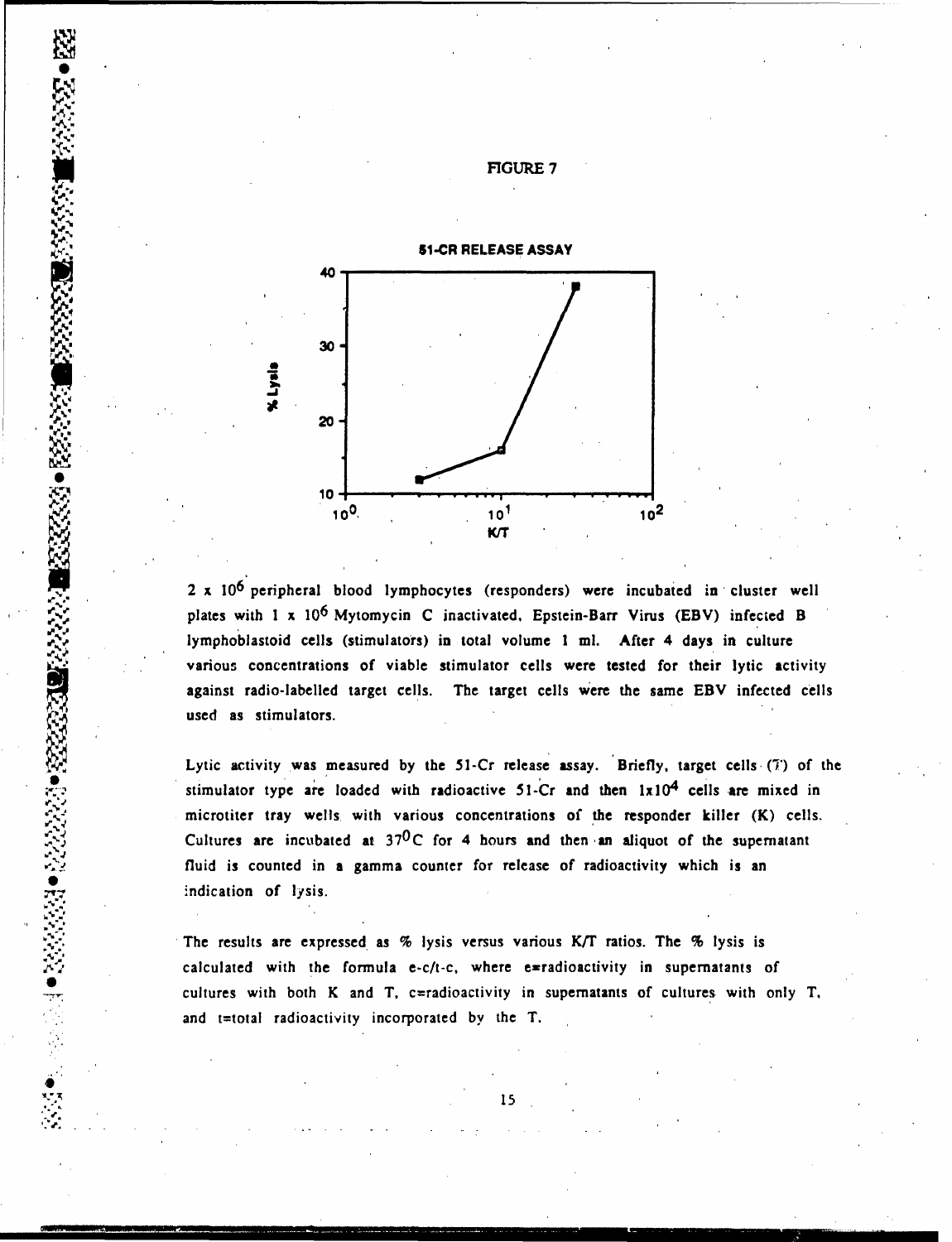![](_page_18_Figure_0.jpeg)

**0**

,,%

-•, r

Peripheral blood lymphocytes were incubated as described in the legend of Figure 7 for the generation of killer T cells. Cultures received various drug concentrations or no drug as indicated. The cells were tested for lytic activity and the results are displayed as % lysis at various K/T ratios.

 $\bullet$  16